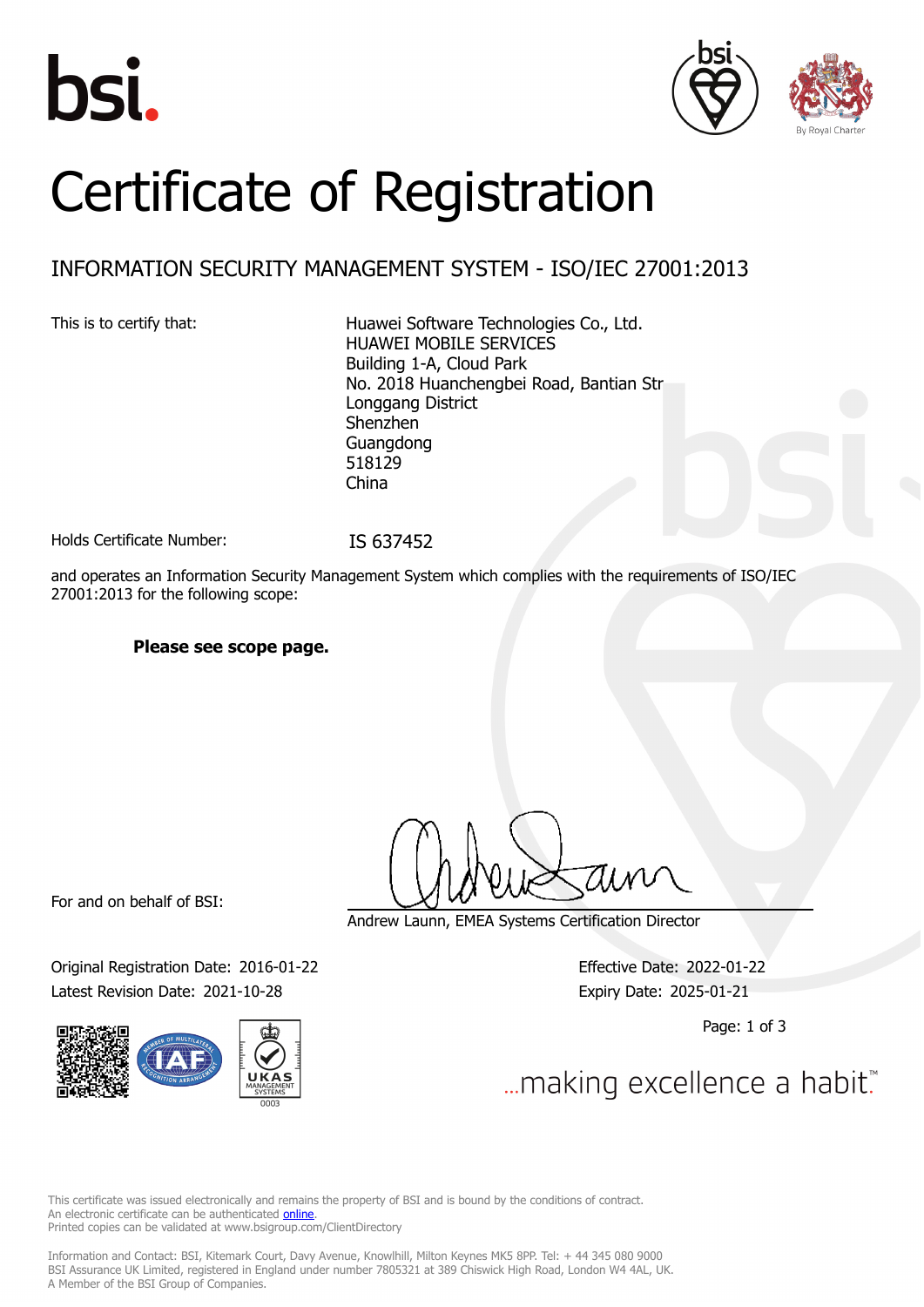## Registered Scope:

The provision of design, research and development, operation and maintenance services of Huawei Mobile Services, including HUAWEI AppGallery, HUAWEI AppGallery Connect, HUAWEI EduCenter, Link Now, HUAWEI GameCenter, AppAdvisor, HUAWEI Video, HUAWEI Books, HUAWEI Music, HUAWEI Themes, HUAWEI Wallet, HUAWEI Member Center, HUAWEI IAP, HMS Core, ML Kit, Scan Kit, Nearby Service, Analytics Kit, HUAWEI Push, HUAWEI ID, HUAWEI Mobile Cloud, HUAWEI Find Device, SkyTone (operation excluded), HUAWEI HiLives, HUAWEI Browser, HUAWEI DEVELOPERS, HUAWEI ADS, HUAWEI Assistant·TODAY, AI Search, HUAWEI AI Speaker, AI Lens, AI Voice, AI Touch, iTravel. The operation and maintenance service areas only cover domestic areas (exclude Hong Kong, Macau and Taiwan).

This is in accordance with the Statement of Application version 1.5, issued on August 13, 2021. Registration address: No.101 Ruanjian Avenue, Yuhuatai District, Nanjing

Original Registration Date: 2016-01-22 Effective Date: 2022-01-22 Latest Revision Date: 2021-10-28 Expiry Date: 2025-01-21

Page: 2 of 3

This certificate was issued electronically and remains the property of BSI and is bound by the conditions of contract. An electronic certificate can be authenticated [online](https://pgplus.bsigroup.com/CertificateValidation/CertificateValidator.aspx?CertificateNumber=IS+637452&ReIssueDate=28%2f10%2f2021&Template=uk). Printed copies can be validated at www.bsigroup.com/ClientDirectory

Information and Contact: BSI, Kitemark Court, Davy Avenue, Knowlhill, Milton Keynes MK5 8PP. Tel: + 44 345 080 9000 BSI Assurance UK Limited, registered in England under number 7805321 at 389 Chiswick High Road, London W4 4AL, UK. A Member of the BSI Group of Companies.